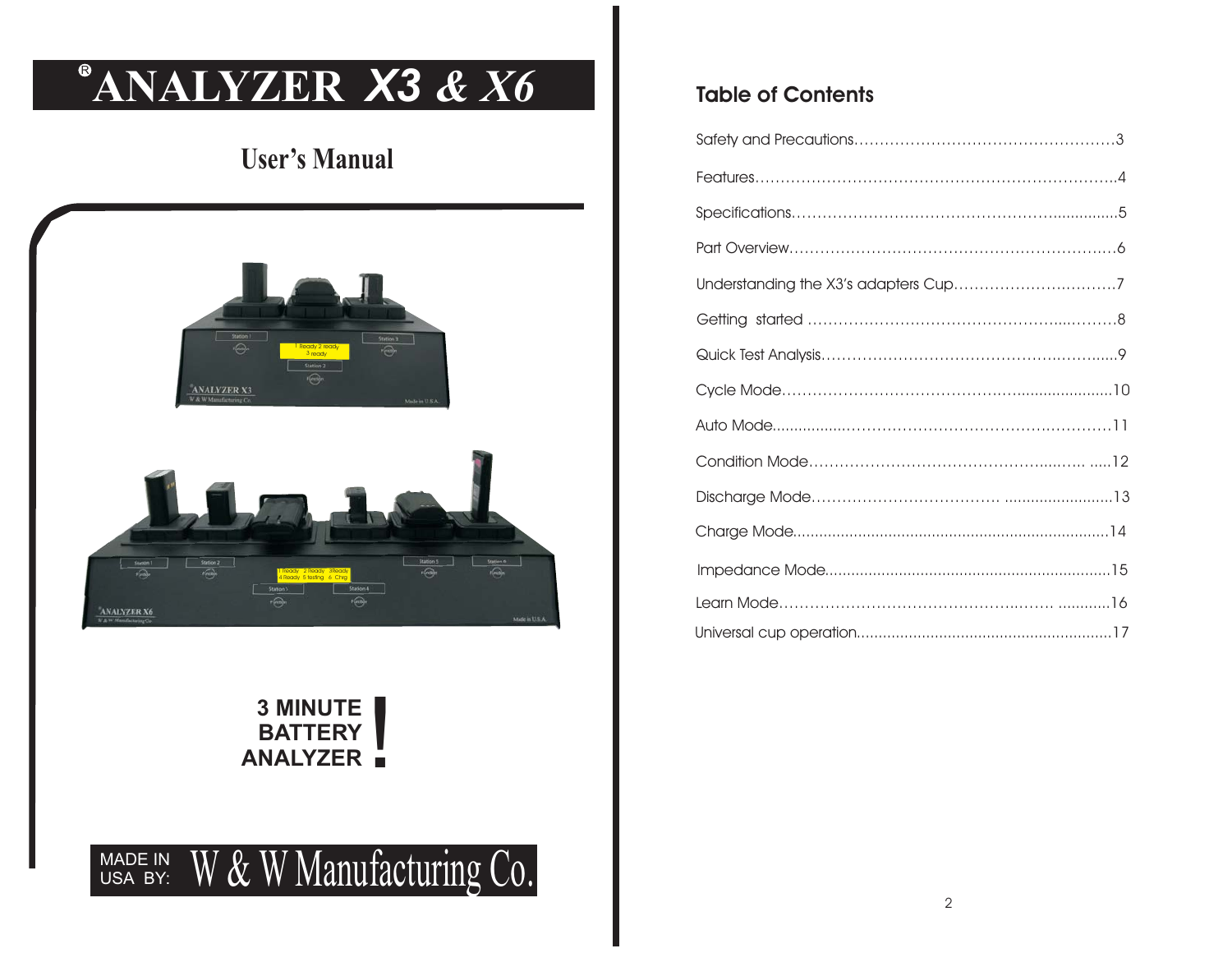#### **Safety and Operating Environment**

Always use <sup>a</sup> grounded AC outlet to power the Analyzer X3 & X6.

Keep the Analyzer X3 & X6 at least one-foot away from any object to allow for proper ventilation.

Do not Analyze Batteries outside the recommended temperature ranges. For good and consistent results, 25°C (Room temperature) is recommended. Allow batteries to stabilize to room temperature before analyzing.

Do not exceed the battery manufacturer's recommended voltage, charge current and discharge current.

#### **OVERVIEW**

of battery chemistries such as; Lithium Ion, Lithium Polymer, Nickel Cadmium and Nickel Metal Hydride. Most mechanical shapes can be accommodated with <sup>a</sup> specially designed battery cup. See battery Cup description for more information. The W&W Analyzer X3& X6 is <sup>a</sup> programmable battery tester and battery cycler capable of testing <sup>a</sup> variety

#### **FEATURES**

Analyzes, condition and charges Nickel Cadmium and Nickel Metal Hydride batteries.

Analyzes and charge lithium Ion and lithium polymer batteries.

Features <sup>a</sup> single button capable of multifunction and an easy to read display for <sup>a</sup> user interface.

Auto condition cycle for nickel batteries and life cycle mode for all batteries.

Quick Test (QT), determines the state of <sup>a</sup> battery, as well as one of two states  $B$ att $>60\%$  and  $B$ att $<60\%$ 

Prime mode, allows one to enable <sup>a</sup> Li-ion battery to be unlocked at the upper and lower end of the Li-ion protective circuits range. Enabling Nickel based battery to acquire <sup>a</sup> charge to enable the battery to be evaluated by the various modes of the X3 & X6.

Optional thermal printer for status and result printing.

PC program available for more advance user interfacing and graph generation.

Embedded OEM parameters or user defined profiles in "Learn Mode".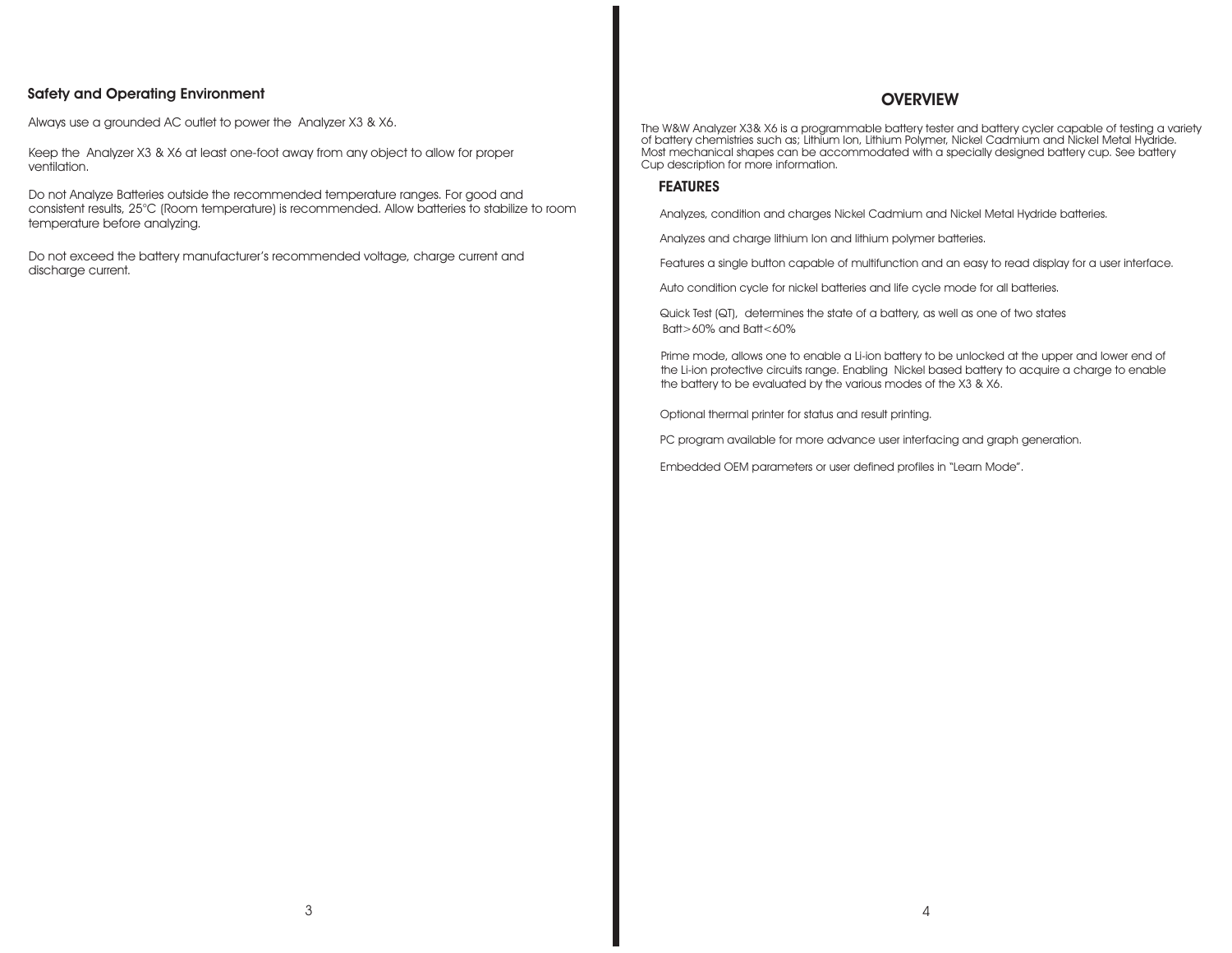#### **X & X6 Specifications X3Number of stationsQuick Test:Standard Tests:**Charge only 3 6 **Battery Voltage Charge/Discharge current:** 50mA to 4A in 50mA steps **Maximum charge power X3 Maximum Discharge power: X3 Power Management** : The X3 & X6 automatically regulates which station will receive max. Power during high pwr demands. **Chemistries** : Lion, NiCD and NiMH**Charge and End of Charge Detection Protocols: Display: Batter y Ada Data Ports:** RS-232 interface to P.C. And Serial Printer **Line Voltage: Input Current: Output: X3 X6 Dimensions and Weight: X3 X6** 3 6#1 #1 & 4Takes approximately 3min. Checks Impedance Checks voltage min/max Checks discharge at different rates Utilizes an algorithm to determine capacity range. Discharge only 3 6 Cycle :  $1, 2, 3$  3 6 Auto 3 6**Condition**  3 6184 Impedance Max. Number of cells: Nickel based : 12 cells, Li-ion: 4 cells 55W/station, 60W total 58W/station, 100W total 25W/station, 75W total , 75W total 25W/station, 75W total Li-ion, Constant current - Constant voltage Detection is achieved at C/11. Where (C) = capacity of Batt. Nickel based battery: Constant current, with negative delta V Detection. 20x2 Backlit LCDQuick Connect Adapter Cups for ease of changing Adapters (No tools required) Five Memory locations, each can be programmed for Li-ion, NiCD or NiMH Fifth memory location is field programmable, for all parameters 100 TO 240 VAC 50 to 60 Hz2 A 24V@4.16A Length 4.5"(110.25mm) Length 4.5"(110.25mm) **Width** Width 13"(318.5mm) Width 24.5"(622.3mm)<br>Depth 9"(220.5mm) Depth 9"(220.5mm) 9"(220.5mm) Weight 6.5lb(2.96kg) Weight 11.3lb(5.2kg) Station Std Power Supply Hi Power Supply **X3 X6**StationsStations **X6** 55W/station, 120W total 58W/station, 200W total **X6**25W/station, 150W total 25W/station 150W total

**Options Available:** P.C. Software, Serial Printer, Universal Adapter and Power Supply (24V@4.16A)

070217 All Specifications are subject to change without notice.



5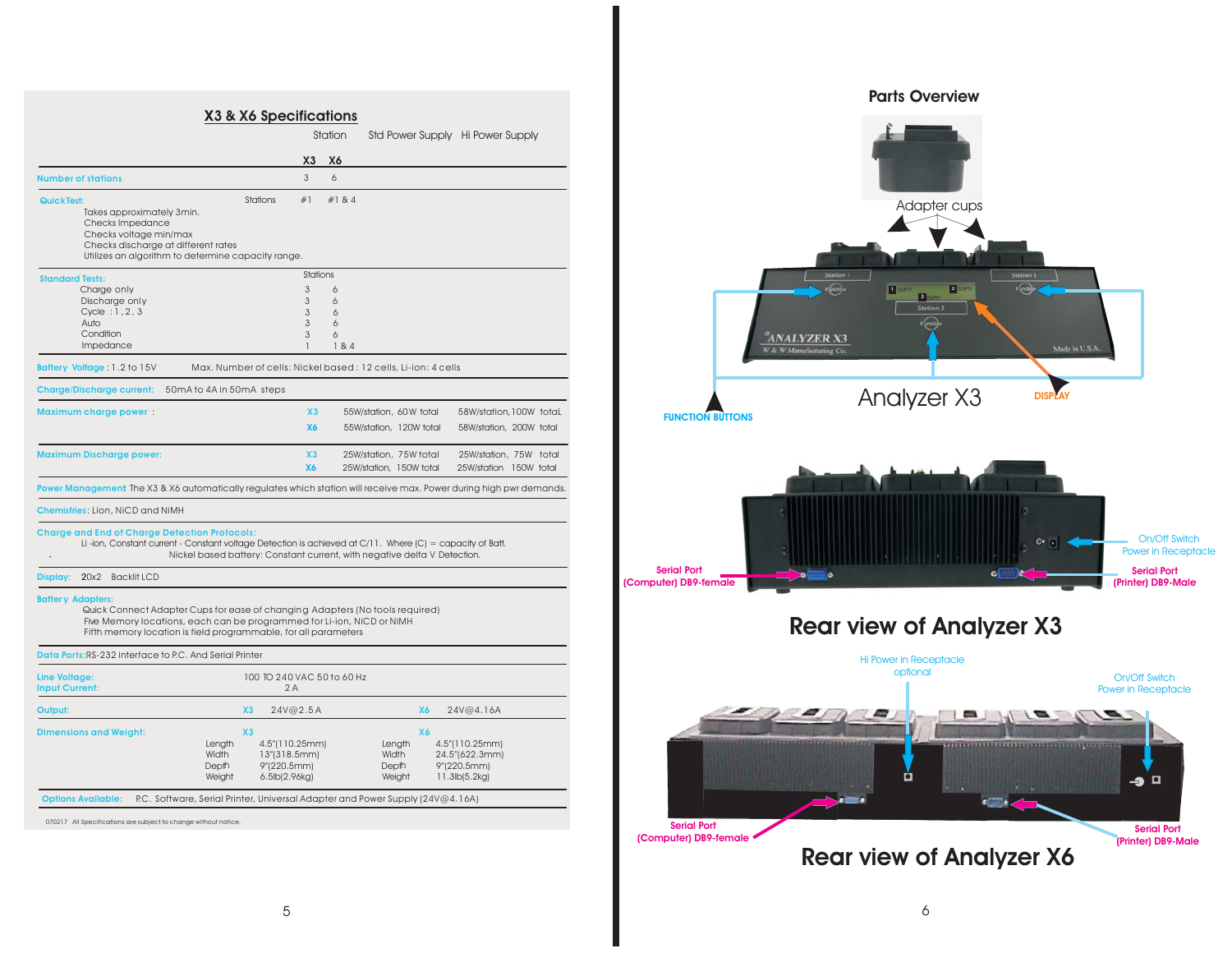#### **Understanding the Analyzer X3's and X6's Adapter CUP**

The "Adapter Cup" allow different batteries to be serviced by the Analyzer X3 and X6. Each "Adapter Cup" is made for <sup>a</sup> specific battery model. There are 5 memory locations (data profile locations) within each "Adapter Cup". The first four profiles store pre-stored battery information and can only be altered using an optional software interface. The type of data stored for example is chemistry (NiCD, NiMH, Lithium Ion and Lithium Polymer), capacity, impedance, charge current, and discharge current.

The fifth profile location is used for <sup>a</sup> user defined battery type or the same OEM model. To invoke this location and store data, use the "Learn Mode". See the Section on "Learn Mode" in order to enter data.

#### Highlighted Features

- Physically accommodates battery pack in the analyzer
- Holds five different Muti -chemistry parameter profiles.
- **Learn Mode** profile location for user defined parameters of <sup>a</sup> unique battery.
- Locking Latch system allows cups to be changed without tools.
- UP to 4 OEM battery pack's profiles programmed at factory
- **Prime mode**, allows the unlocking of a Li-ion Battery protection circuits, both at the upper and lower limits. The Prime mode will also put <sup>a</sup> charge on <sup>a</sup> nickle based battery that has been allowed to self discharge to <sup>a</sup> level that the X3 or the X6 or <sup>a</sup> battery charger could not recognize it when the battery is placed in <sup>a</sup> charger or the X3 or X6.



**Adapter cup**

#### Getting Started

#### Power Up

- Connect the unit to the proper AC voltage and Turn-on power using the switch located on the Back of the unit.



You are now ready to service a battery. Placing the appropriate "adapter cup" in the analyzer will allow you to service an OEM battery. The cup contains pre-stored data e.g. chemistry type, capacity, impedance, charge rate and discharge rate for 4 battery types.

There is <sup>a</sup> fifth data position in the "cup" reserved for user defined information during the Learn Mode. See "**Learn Mode**" for more information.

1. Place <sup>a</sup> battery into the "adapter cup". The display "Press Function to Proceed" should be displayed.

The analyzer should detect your battery and give chemistry and capacity options as the function button is Pushed. See note below, should the aforementioned not occur. \*

\*Note: If you do not see your chemistry during this process, remove the battery and reinsert it after pressing the function button momentarily. This operation will place you in the "Learn Mode". See "Learn Mode" on how To proceed.

2. Scroll through the menu until your battery appears (using the Function Button). When your battery appears, stop pressing the Function Button and wait until the display stop blinking. An acknowledgement beep will be heard and the display will also acknowledge your selection.

3. The display will now show a menu of "Test options"as you press the function button e.g. QUICK TEST, **CYCLE/AUTO/CONDITION, Dis-charge, Charge and Impedance Test. This sequence only occurs for Station (1).** For Stations (2) and (3) you will see the following sequence: , **CYCLE/AUTO/CONDITION DIS-CHRG BATTERY** and**CHARGE BATTERY**

As you press the Function button the display should scroll through the menu of "Tests". When the test you have select appears in the display, just simply stop pressing the function button and wait until the display stop blinking. Once the display stops blinking, an acknowledgement beep will be heard along with <sup>a</sup> visual of the test you Selected in the display.

4. The test you selected will now start. Results will be displayed upon completion and if you have the optional printer attached <sup>a</sup> print out will also be printed upon test completion.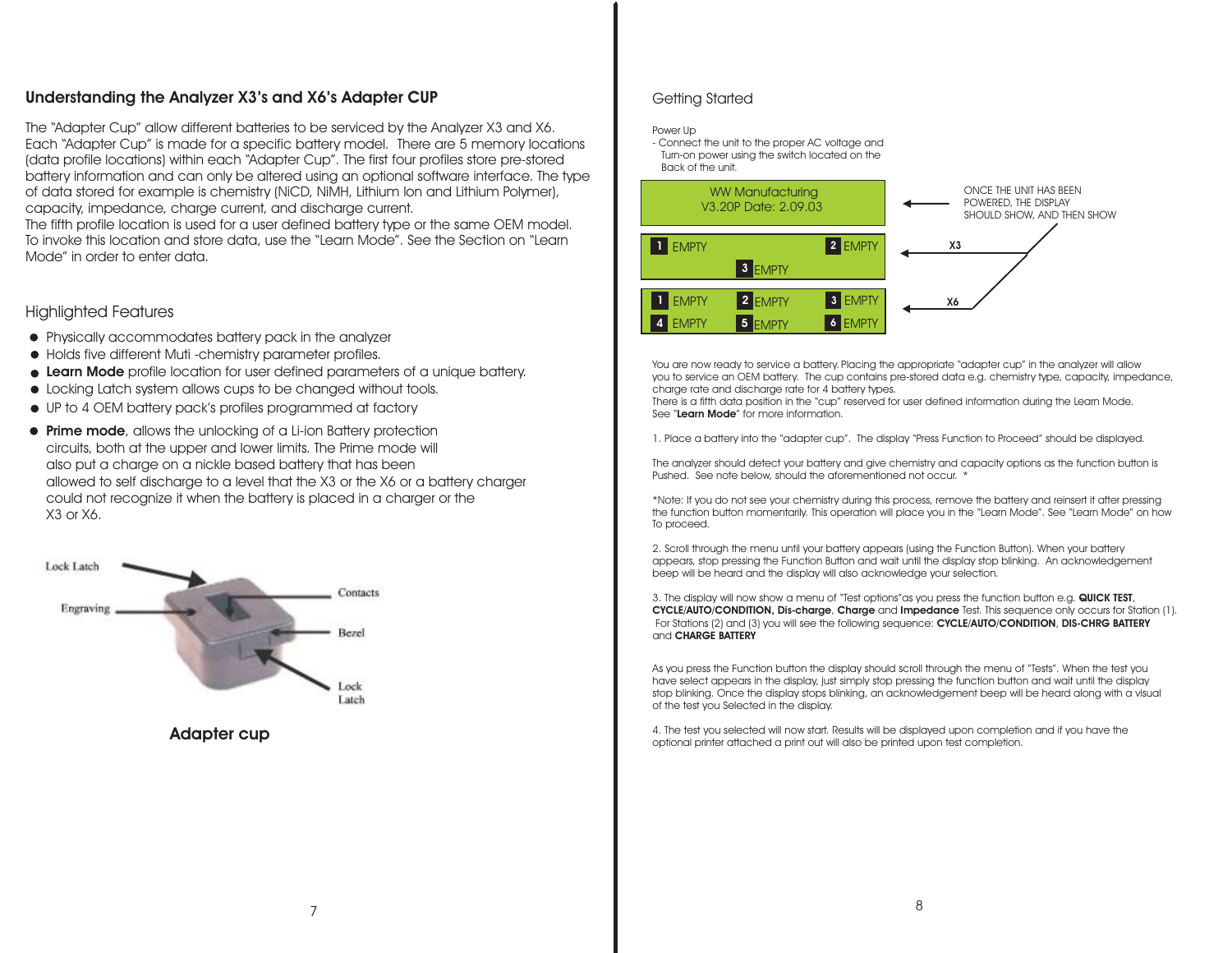#### **QUICK TEST ANALYSIS**

This is an advanced proprietary algorithm capable of determining the health of <sup>a</sup> battery. Specially stored parameters allowing the Analyzer X3 or X6 to identify <sup>a</sup> battery's range of capacity and display: Batt>60% or Batt<60%of rated capacity . Batteries that have <sup>a</sup> low state of charge when placed in the X3 for the QT May require <sup>a</sup> charge of up to 10 minutes before performing the QT. Up to 3 attempts to charge the battery will be tried before <sup>a</sup> message is displayed "Discard the Battery".

Even batteries that do not have pre-stored parameters can have <sup>a</sup> QT on, but will first be required to go through the " Learn Mode". Note, first <sup>a</sup> good battery must be learned before QT can be performed . A impedance test must be performed prior to the "Learn Mode", and incorporated into the LEARN MODE.



#### **Cycle Mode**

The Cycle mode will cycle <sup>a</sup> battery through <sup>a</sup> charge and discharge cycle, known as Cycle (1). One could Select, Cycle 1, 2 or 3. By selecting cycle 1,2 or 3 all one would be doing is repeating the Charge/discharge number to reflect the chosen Cycle count. Cycle 2 and 3 are often used for incoming quality control of new batteries. The X3 will display the capacity (in percentage of rated capacity and mAH). It should be noted that after the completion of the Cycle function the battery is left in <sup>a</sup> fully charged state.

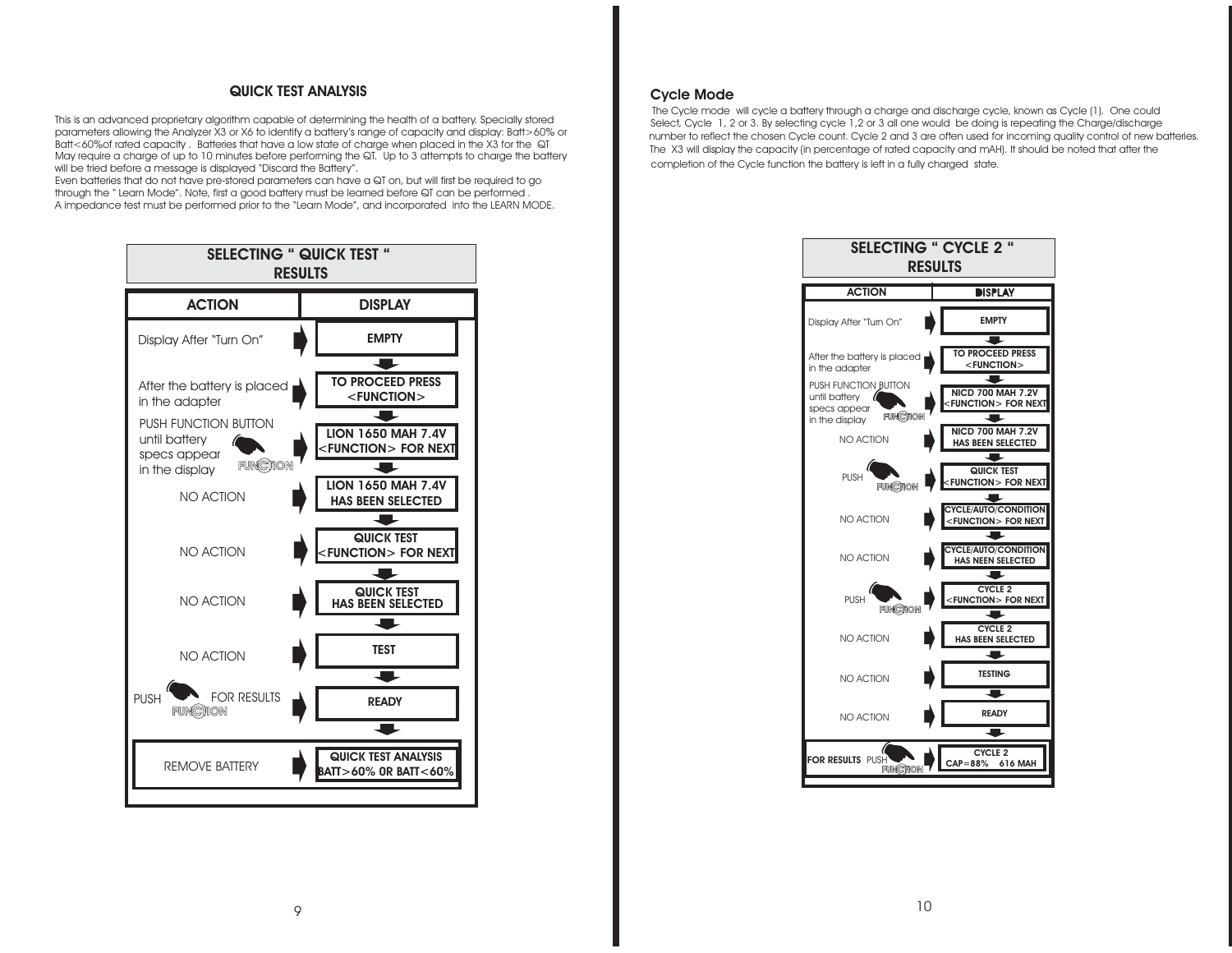#### **Auto Mode**

Life cycle testing can be accomplished by choosing the Auto test. Battery performance for multiple cycles can be evaluated as long as the battery is not removed. Charge and discharge cycles are performed with 10-minute rest in between charge and discharge.

An example of how this test can be used is the following: A manufacturer states that <sup>a</sup> NiMH battery will Achieve <sup>a</sup> % of the stated capacity through the 300 cycles through its life (life can be defined as 300 cycles). The 300 cycles can be verified provided that the discharge rate is adjusted per the manufacturer's specifications.



#### **Condition Mode**

 The CONDITION CYCLE serves basically two needs of Nickel based batteries, one is to reform the Cells of <sup>a</sup> battery that hasn't been used for an extended period of time, say for 3 or more Months. Usually deep discharging the battery will restore the battery back to normal capacity such as the discharging and charging cycle used in the Analyzer X3 and X6. Secondly this mode will eliminate MEMORY EFFECT better known as VOLTAGE DEPRESSION.

Lithium Ion batteries do not suffer from voltage depression, but they will not be harmed if the Conditioning cycle is applied to them. To select the condition cycle follow the instructions below. With the X3 and X6, the percentage of the rated capacity of the battery being CONDITIONED is set at 80%, the 80% is set at the factory and can be modified with the use of optional software.

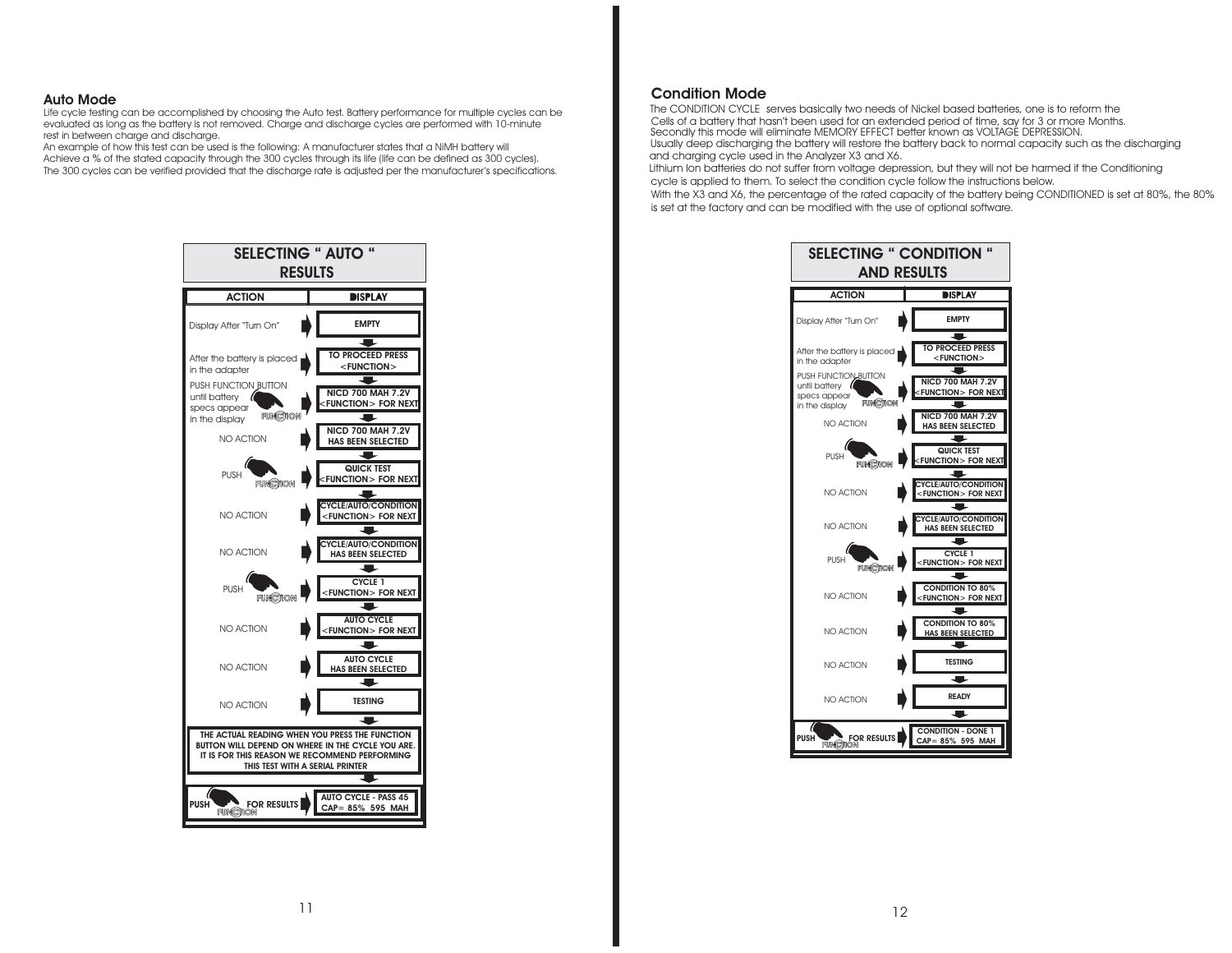#### **Discharge Mode**

The Analyzer X3 and X6 is capable of <sup>a</sup> single discharge cycle by selecting Discharge Mode. In the normal discharge mode <sup>a</sup> constant pre-stored load current (C/5) is applied to the battery until 1volt per cell has been reached. The result of the measurement is displayed as <sup>a</sup> percent of capacity. The capacity of <sup>a</sup> battery is defined as the amount of current over time. So the discharge result shown by the Analyzer X3 and the X6 is also given in mAh, the amount of current discharged over time. The rate at which the battery is discharge is called the (C) rate. 1C is the discharge current amount of the battery divided by battery capacity. For example: the capacity of <sup>a</sup> battery is 1200mAh and the discharge current is 1200 mA, 1C. If the discharge current is reduced to 120 mA, then the C rate is 0.1C.

Use the following procedure to select the **Discharge mode:**



#### **Charge Mode**

The Analyzer X3 and X6 applies two types of charge algorithms for the two types of chemistries. For Nickel based battery chemistries, <sup>a</sup> constant current of 1C (changeable with software option) is applied until the battery voltage peaks and descends negative. A top off current or 0.2C is then applied for 30 minutes to bring the total charge to 100%.

Lithium batteries are charged with <sup>a</sup> different algorithm. The Analyzer X3 and X6 applies <sup>a</sup> constant current of 1C until the battery pack voltage equals between 4.1 and 4.2 Volts (the exact voltage depends on the pack manufacturer's specification). Upon reaching the predetermined voltage, the voltage is then held constant allowing the current to decrease to C/11.

The rate at which the battery is charging is called <sup>a</sup> C rate. The (C) rate is the charging current divided by the Capacity of the battery . For example: the capacity of <sup>a</sup> battery is 1200maH and the charge current is 1200 mA, than (C) rate is 1(C). If the charge current is reduced to 120 mA, then the C rate is 0.1C.

To select the Analyzer X3's and X6's **Charge Mode,** follow the directions below:

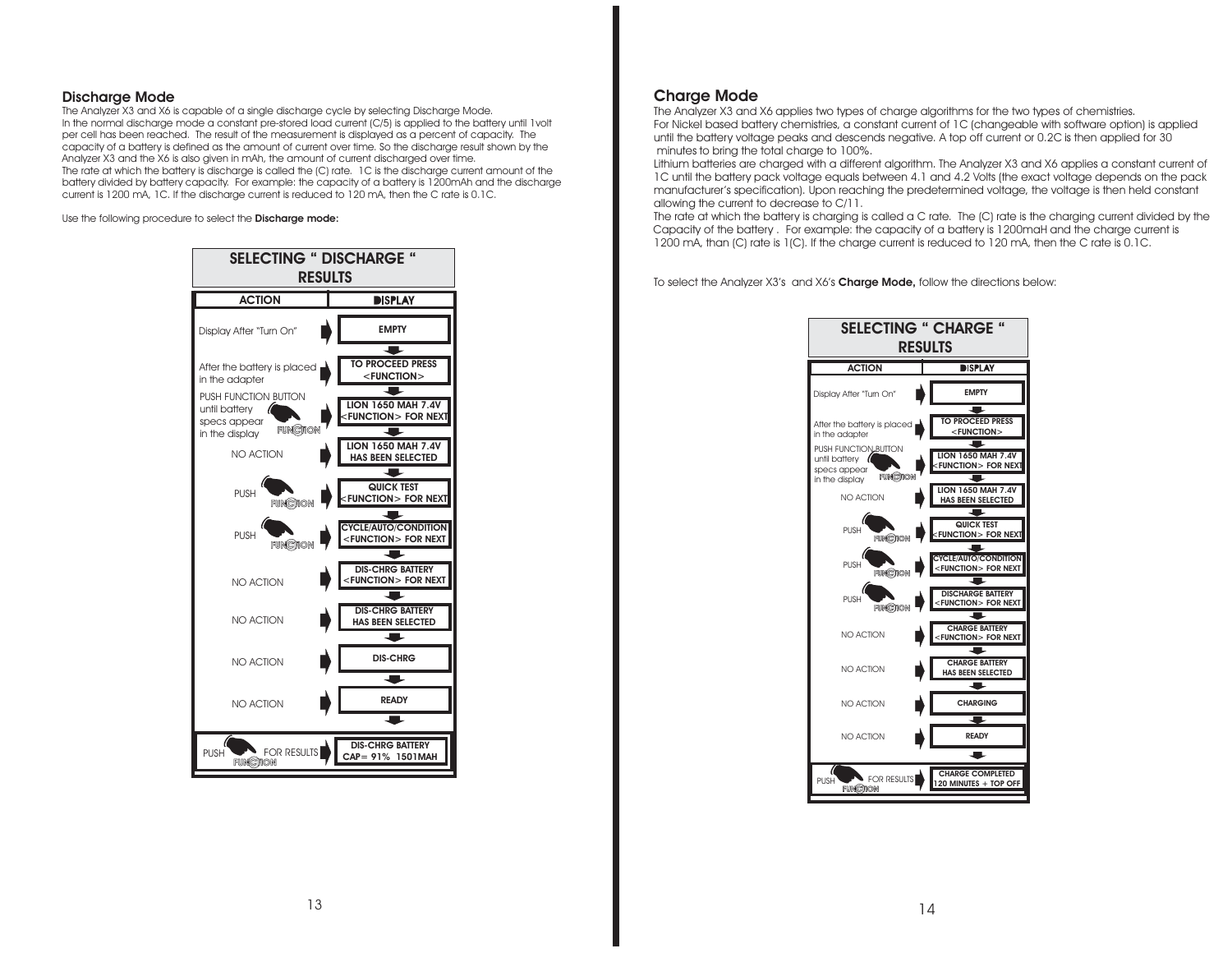#### **Impedance Test**

Impedance of <sup>a</sup> battery can be <sup>a</sup> good indicator of degradation of <sup>a</sup> battery's performance. In general, the lower the impedance number the better the battery performance during discharge. As <sup>a</sup> battery ages the impedance starts to rise indicating possible problems with the electrolyte, separator, contact corrosion, or metal interfaces, all impact the impedance.

The initial impedance of <sup>a</sup> new battery should be recorded and compared through the life of <sup>a</sup> battery and <sup>a</sup> determination can be made to remove the battery from service when the impedance rises out of range.

The Analyzer X3 and X6 produce impedance results within <sup>a</sup> 15 seconds of testing and displays the impedance in Ohms on the display or on <sup>a</sup> printout when an optional printer is used.

Follow the directions below for Impedance testing.

This test is only performed in Pocket  $#1$  for the X3 and pockets  $#1$  and  $#4$  for the X6.



#### Learn Mode

A battery "Adapter Cup" holds <sup>a</sup> total of 5 battery profiles for parameter storage; four are preprogrammed Mode". During entry into the "Learn Mode", Battery Chemistry, Capacity, and the number of Cells are This mode when selected will allow <sup>a</sup> battery's parameters to be created for new battery models. with OEM information for a particular battery series. The fifth profile can be modified by the "Learn prompted for data entry. Follow the Directions below to enter data for the Learn Mode.

#### Data Range

Chemistry (Lithium Ion, Nickel Cadmium, and Nickel Metal Hydride)  $# \overrightarrow{O}$  f Cells 1-12 NiCd and 1-4 Li-ion Capacity 100 - 4000 maH

 $\star$  **Important:** It is important that when testing **an UNKNOWN BATTERY** in the **learn mode** that you select the **UNKNOWN** state as opposed to the **GOOD** state until the battery has been certified to be equal to or greater than 95% of it's rated capacity, then perform an Impedance test and record the results, repeat the learn **m**ode with: **BATT STATUS:** as **GOOD.** Once a good battery is learned, you will be able to perform <sup>a</sup> QUICK TEST in station (1) of the X3 and on stations (1) and (4) of the X6.

#### Learn Mode Precautions

**.** A good battery must be used to calibrate <sup>a</sup> battery's profile. OEM batteries have unique profiles that should not be used when testing non-OEM batteries. For each new non-OEMbattery, create <sup>a</sup> new profile. The factory settings can not be modified in the field, however by utilizing the **LEARN MODE**function one can learn <sup>a</sup> non-OEM battery. It is very important that the battery you are using the LEARN MODE function for must be at least 95% of the stated capacity and <sup>a</sup> **Impedance test** should be performed on the battery in question and entered when requested in the LEARN MODE. It is <sup>a</sup> good idea to set the acceptable deviation to 35% to begin with. The learning of <sup>a</sup> good non-OEM battery will enable you to perform <sup>a</sup> QUICK TEST (QT) in station #1 of the X3 and stations #(1) and #(4) of the X6.